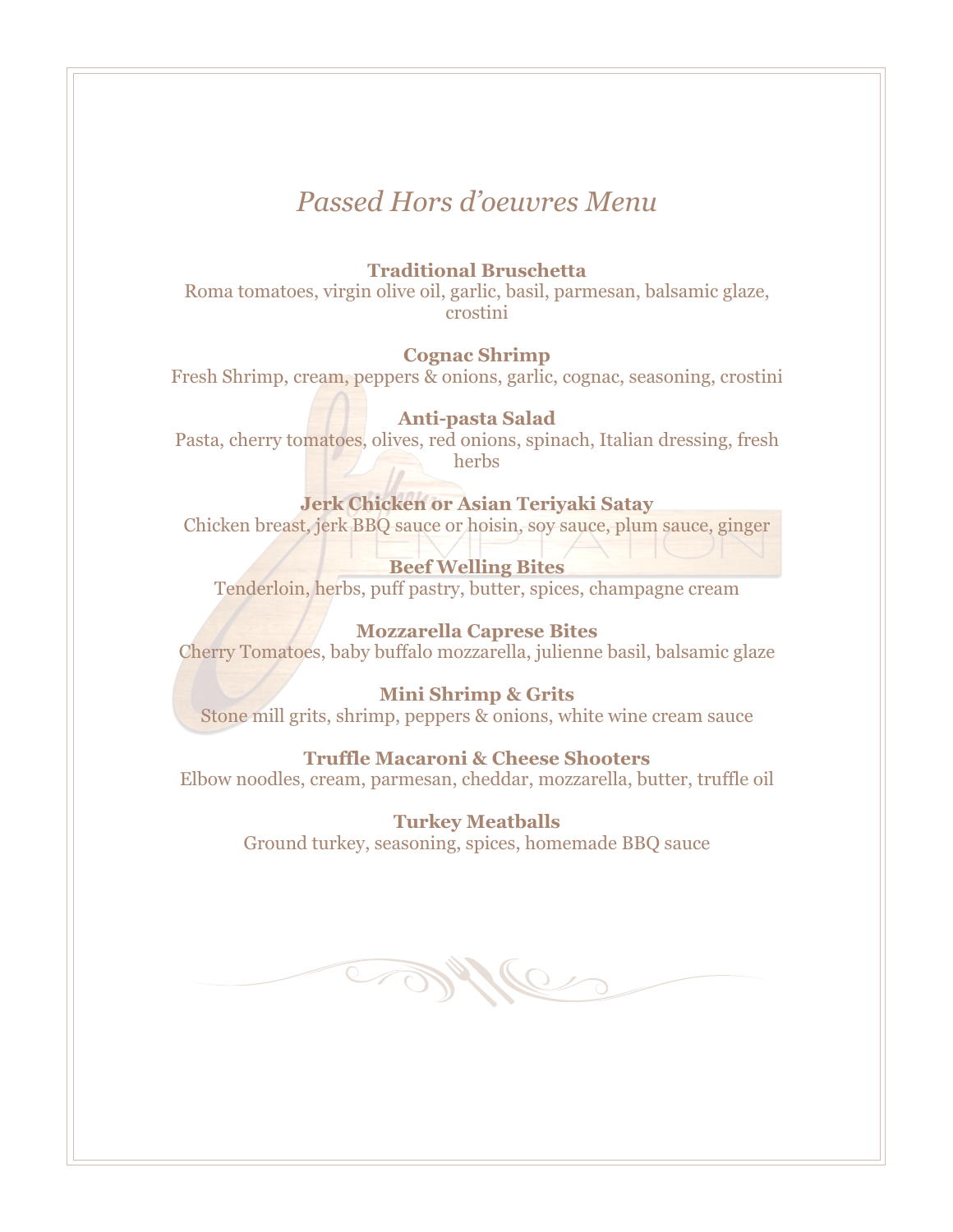### **Mini Sliders (Beef or shrimp)**

Season ground beef or seasoned shrimp patty, sweet-roll bun, herb mayo, lettuce, tomato

#### **Veggie Kabobs**

Zucchini, squash, peppers, onions, seasoning

## **Blackened Ahi Tuna**

Blackened tuna, crisp Won Ton or Boston Bibb lettuce, avocado wasabi, Asian slaw

> **Cajun Shrimp Skewers** Shrimp, Cajun season, olive oil, sweet chili

#### **Roasted Red Pepper Hummus**

Roasted red pepper hummus, toasted pita chips, julienne roasted peppers

**Crab stuffed Mushrooms** Lump crab, seasoning, herbs, portabella mushrooms, parmesan cheese

**Pineapple & Toasted Almond Chicken Salad** Chicken breast, crushed pineapples, toasted almonds, peppers, seasoning

**Rosemary & Sesame Crusted Chicken Skewers** Rosemary, black & white sesame seed, chicken breast, fried crisp

> **Coconut Shrimp** Shrimp, shaved coconut, mango cilantro sweet chili

**Cajun Shrimp or Fish tacos** Shrimp or fish, flour or corn tortilla, garlic aioli, cilantro slaw, Pico de Gallo

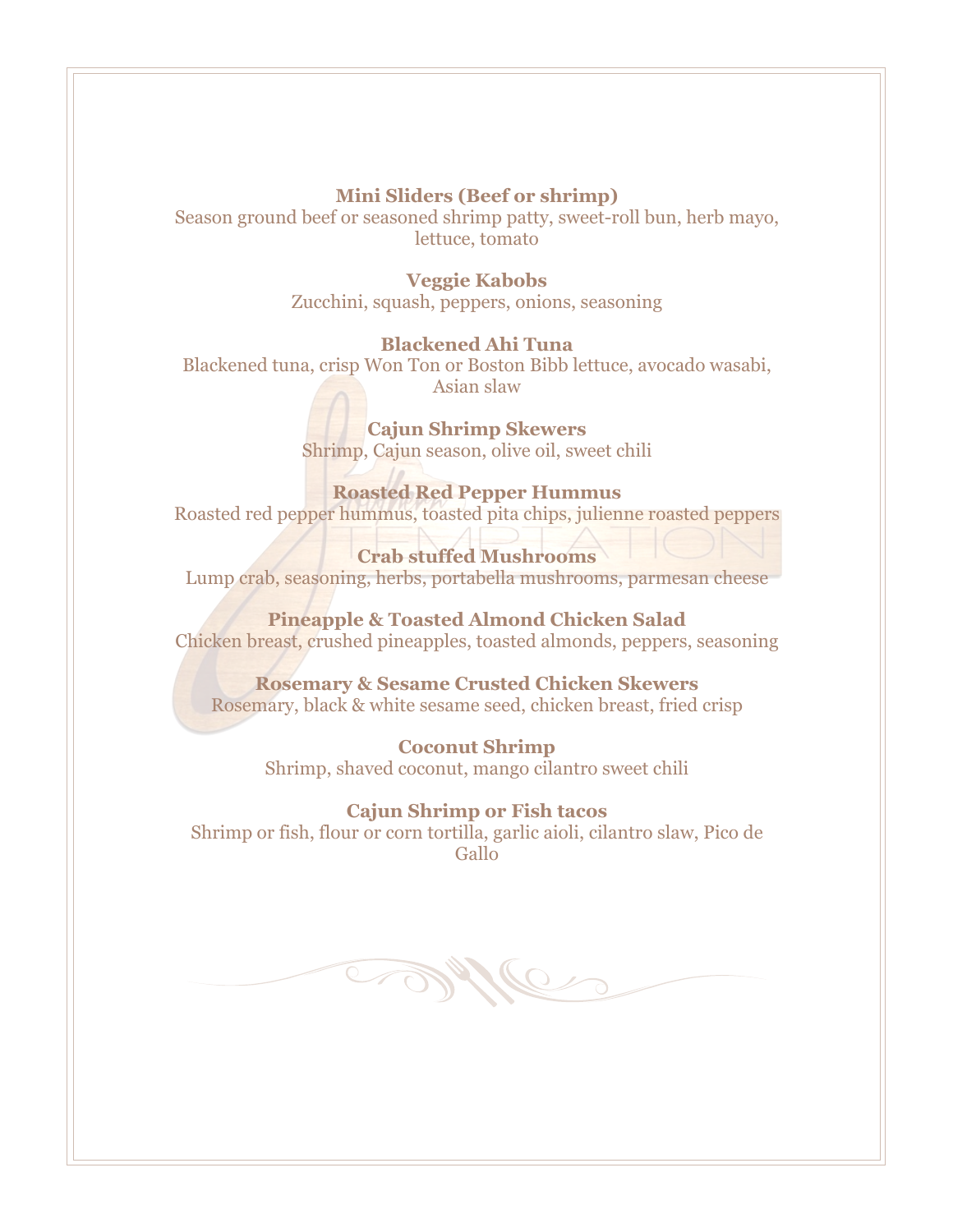**Sirloin Slider** Medium sirloin, horseradish cream, yeast roll

**Salmon Wellington Bites** Salmon, herb butter, panko crust, seafood cream sauce

**Mini Buttermilk Fried Chicken Medallions** Marinated chicken, season flour, crisp fried, Dejon honey mustard

> **Southern Pulled Pork Sliders** Spicy homemade BBQ sauce, slaw, mini yeast rolls

#### **Mini Lobster & Shrimp Bruschetta** Buttered lobster & shrimp, scallions, celery, seasoning, crostini

**Prosciutto & Pear**

Shaved prosciutto, goat cheese, honey, slice pear, cracked pepper

**Pancetta Crostini** Crisp pancetta, whipped cream cheese, jalapeno pepper jelly, scallions

> **Spanakopita** Spinach, butter, feta cheese, cream, parmesan

**Prosciutto Asparagus** Blanched asparagus, garlic herb spread, prosciutto

**Lamb Meatball Skewers** Seasoned lamb, cucumber, tzatziki sauce

**Salmon Ceviche** Wild Salmon, avocado, lime, tomato, red onion, garlic, cilantro, jalapeno